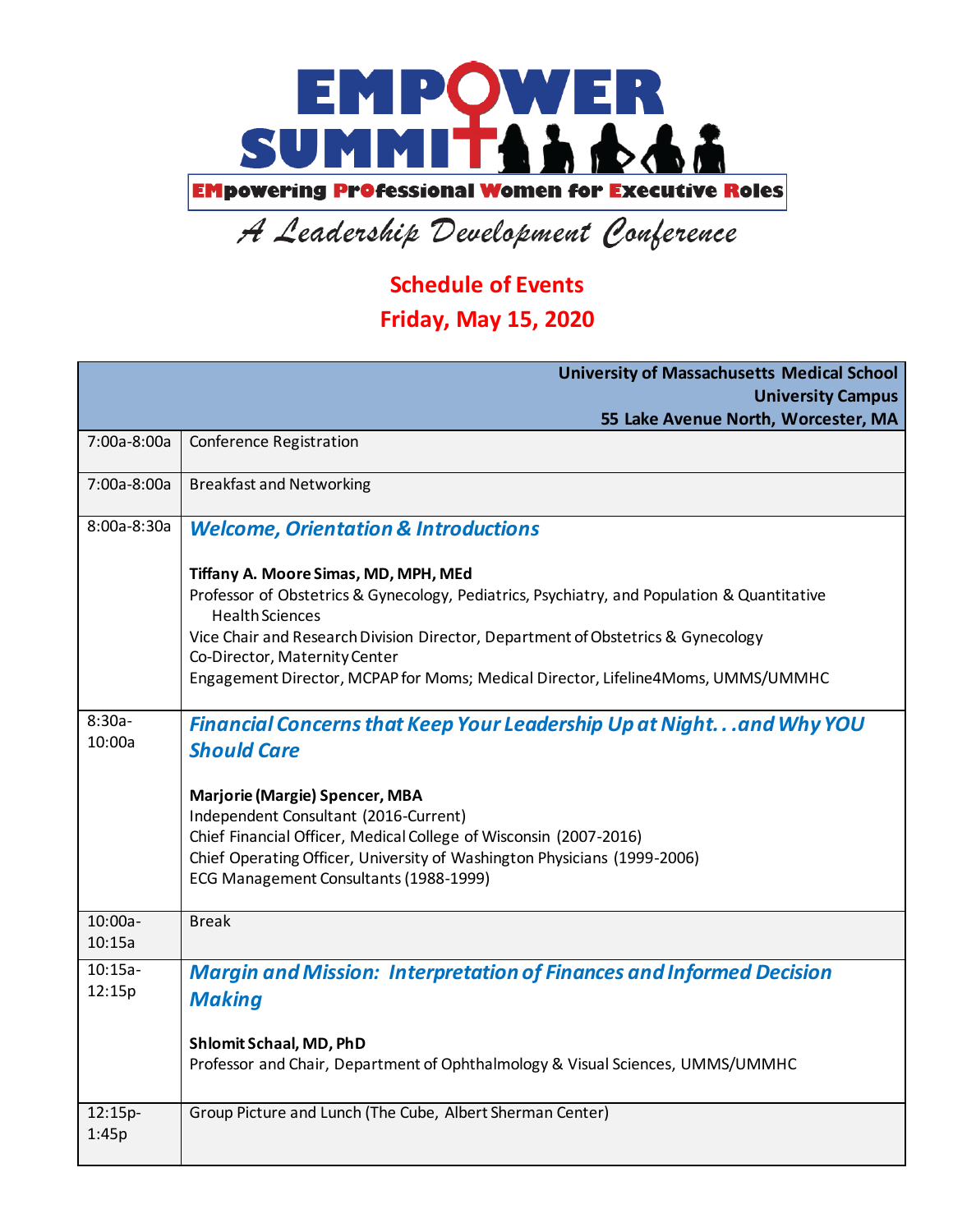| 12:45p-<br>1:45p          | <b>Lunch and Learn: A Conversation with UMass Leaders</b>                                                                                                                                                                                                                                                                                                                                                                                                                                                                                                                                                                                                                                  |
|---------------------------|--------------------------------------------------------------------------------------------------------------------------------------------------------------------------------------------------------------------------------------------------------------------------------------------------------------------------------------------------------------------------------------------------------------------------------------------------------------------------------------------------------------------------------------------------------------------------------------------------------------------------------------------------------------------------------------------|
|                           | <b>National &amp; State Advocacy Efforts for UMMS, UMMHC and Baystate Health</b>                                                                                                                                                                                                                                                                                                                                                                                                                                                                                                                                                                                                           |
|                           | <b>Featured Leaders:</b><br>Michael F. Collins, MD, FACP<br>Senior Vice President for the Health Sciences, University of Massachusetts<br>Chancellor, University of Massachusetts Medical School<br>Professor of Population & Quantitative Health Sciences and Medicine                                                                                                                                                                                                                                                                                                                                                                                                                    |
|                           | Eric W. Dickson, MD, MHCM, FACEP<br>President & CEO, UMass Memorial Health Care, Inc.<br>Professor of Emergency Medicine, University of Massachusetts Medical School                                                                                                                                                                                                                                                                                                                                                                                                                                                                                                                       |
|                           | Michael R. Knapik<br>Vice President, Government and Community Relations, Baystate Health<br>Massachusetts Senate (1995-2013)<br>Massachusetts House of Representatives (1991-1995)                                                                                                                                                                                                                                                                                                                                                                                                                                                                                                         |
| 1:45p-2:00p               | Transit                                                                                                                                                                                                                                                                                                                                                                                                                                                                                                                                                                                                                                                                                    |
| 2:00p-3:00p               | Professional Societies - Advocacy at the Highest Levels of Organized Medicine<br>Lynda Young, MD, FAAP<br>Professor of Pediatrics                                                                                                                                                                                                                                                                                                                                                                                                                                                                                                                                                          |
| 3:00p-3:15p               | Break (travel to workshop room)                                                                                                                                                                                                                                                                                                                                                                                                                                                                                                                                                                                                                                                            |
| $3:15p-4:15p$<br>(1 hour) | <b>Workshops (attend 1 of 3 - assigned)</b>                                                                                                                                                                                                                                                                                                                                                                                                                                                                                                                                                                                                                                                |
|                           | <b>Advocacy Skills Session: Advocating for a Cause</b><br>Tiffany Moore Simas, MD, MPH, MEd, FACOG<br>Nancy Byatt, DO, MS, MBA, FACLP<br>Professor of Ob/Gyn, Pediatrics, Psychiatry, &<br>Associate Professor of Psychiatry, Ob/Gyn &<br>Population and Quantitative Health Sciences<br>Population and Quantitative Health Sciences<br>Engagement Director, MCPAP for Moms<br>Medical Director, MCPAP for Moms<br>Medical Director, Lifeline4Moms<br>Executive Director, Lifeline4Moms<br>Vice Chair and Research Division Director,<br>Director, Women's Mental Health Division,<br>Department of Obstetrics & Gynecology<br>Department of Psychiatry/iSPARC<br>UMMS/UMMHC<br>UMMS/UMMHC |
|                           | <b>Teaching Faculty About Diversity and Inclusion: How to Bring Along</b><br><b>Disinterested Faculty</b><br>Carolynn M DeBenedectis, MD<br>Associate Professor of Radiology<br>Vice Chair for Education<br>Director, Radiology Residency Program<br>Division of Breast Imaging, Department of Radiology<br>UMMMS/UMMHC                                                                                                                                                                                                                                                                                                                                                                    |